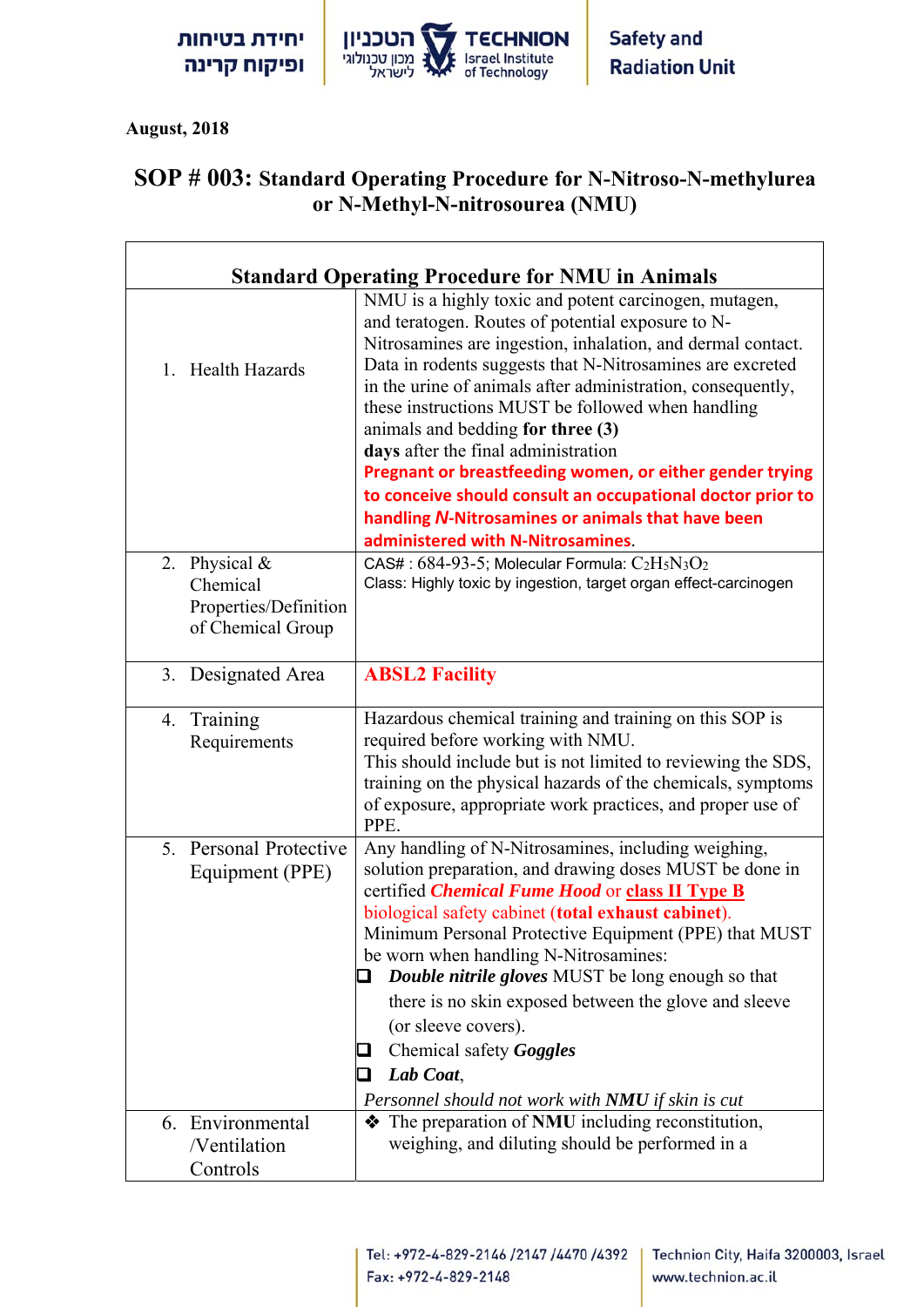

| And General         | certified fume hood or class II Type B biological                   |
|---------------------|---------------------------------------------------------------------|
| Precautions for     | safety cabinet (total exhaust cabinet).                             |
| Animal Use          | ❖ Work should be done over absorbent pads.                          |
|                     | Work should be conducted in <b>ABSL-2</b> facility, over            |
|                     |                                                                     |
|                     | absorbent pads in a class II type A2 biological cabinet.            |
|                     | Animals should be restrained or anesthetized during                 |
|                     | injections if needed.                                               |
|                     | Utilize safe sharps procedures (Have a sharps container in          |
|                     | close vicinity)                                                     |
|                     |                                                                     |
|                     | Minimum PPE that MUST be worn when handling animals                 |
|                     | and bedding of animals that have been administered NMU:             |
|                     | 1. Double Nitrile Gloves (gloves MUST be long enough so             |
|                     | that there is no skin exposed between the glove and                 |
|                     | sleeve or sleeve covers)                                            |
|                     |                                                                     |
|                     | 2. Chemical safety Goggles                                          |
|                     | 3. Lab Coat.                                                        |
|                     | 4. 3M8835 Respirator                                                |
|                     | NMU may be excreted by the animals within the first 3               |
|                     | days post treatment therefore <i>only the lab staff</i> must change |
|                     | the bedding at least 3 days after final administration.             |
| 7. Special Handling |                                                                     |
| Procedures &        |                                                                     |
| Storage             | NMU should be handled in containment and done over<br>А.            |
| Requirements        | absorbent pads. Utilize safe sharps procedures                      |
|                     | The fume hood or other approved containment must be<br>В.           |
|                     | cleaned and decontaminated upon completion of tasks.                |
|                     | <b>C.</b> When transporting NMU, the vials should be placed in      |
|                     | secondary, sealed, plastic, labeled, non-breakable                  |
|                     | containers.                                                         |
|                     | All equipment must be decontaminated prior to removal<br>D.         |
|                     | from the room housing the infected animals.                         |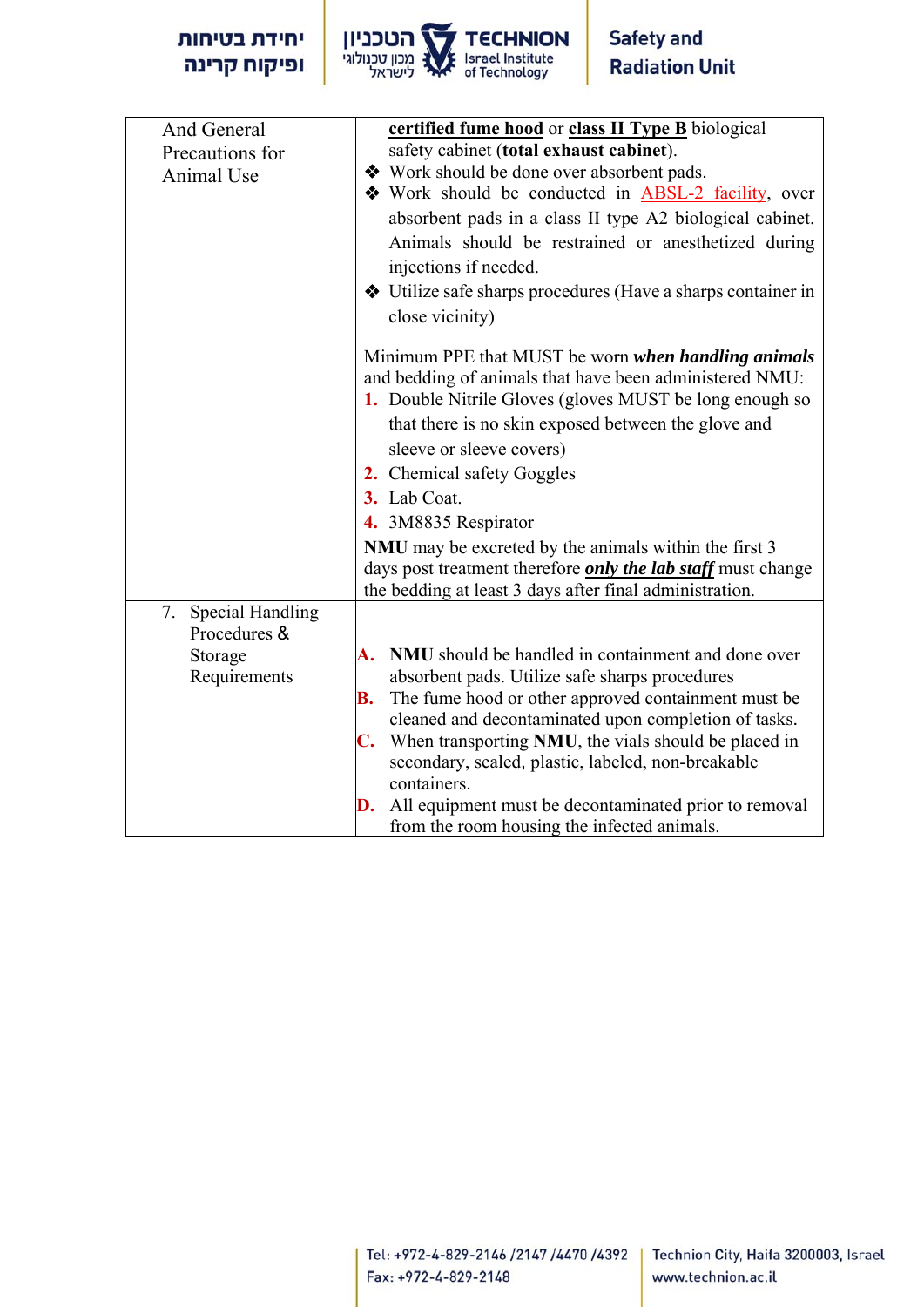## יחידת בטיחות ופיקוח קרינה



- 8. Precautions for Animal Use and handling practice
- **A.** Animals must be housed in filter top cages marked as Biohazards (including the name of the Hazard), in negative pressurized IVC.
- **B.** Handling the cages (including bedding) will be done only by the researchers during the treatment
- **C.** Have a sharps container in close vicinity.
- **D.** Once NMU is administered, animals, animal waste and cages are considered hazardous for a minimum of 3 days.
- **E.** Use a class II Biological Safety Cabinet at all times, when performing work on these animals and/or when moving animals from dirty to clean cages.
	- **1.** All needles will be disposed of in sharps container *do not recap or bend needles*.
	- **2.** Infected animals considered hazardous for a minimum of 3 days after the last administration of **NMU**
	- **3.** Care should be taken to avoid exposure to bedding dust when handling exposed animals and their waste materials during this time
	- **4.** Take precautions to avoid the creation of aerosols when changing or washing cages. *A respirator is recommended for personnel that are immunocompromised or pregnant and for healthy personnel if work is done outside the ventilated cabinet.*
	- **5.** Dead animals must be placed in primary plastic bags, which are then placed in plastic bags for **incineration**.
	- **6.** All surfaces and racks that may be contaminated will be decontaminated with 0.5% bleach solution followed by water ASAP
	- *7.* The bedding is considered contaminated and requires special handling, and disposal *as hazardous chemical waste*
	- **8.** Hands must be washed upon exiting animal room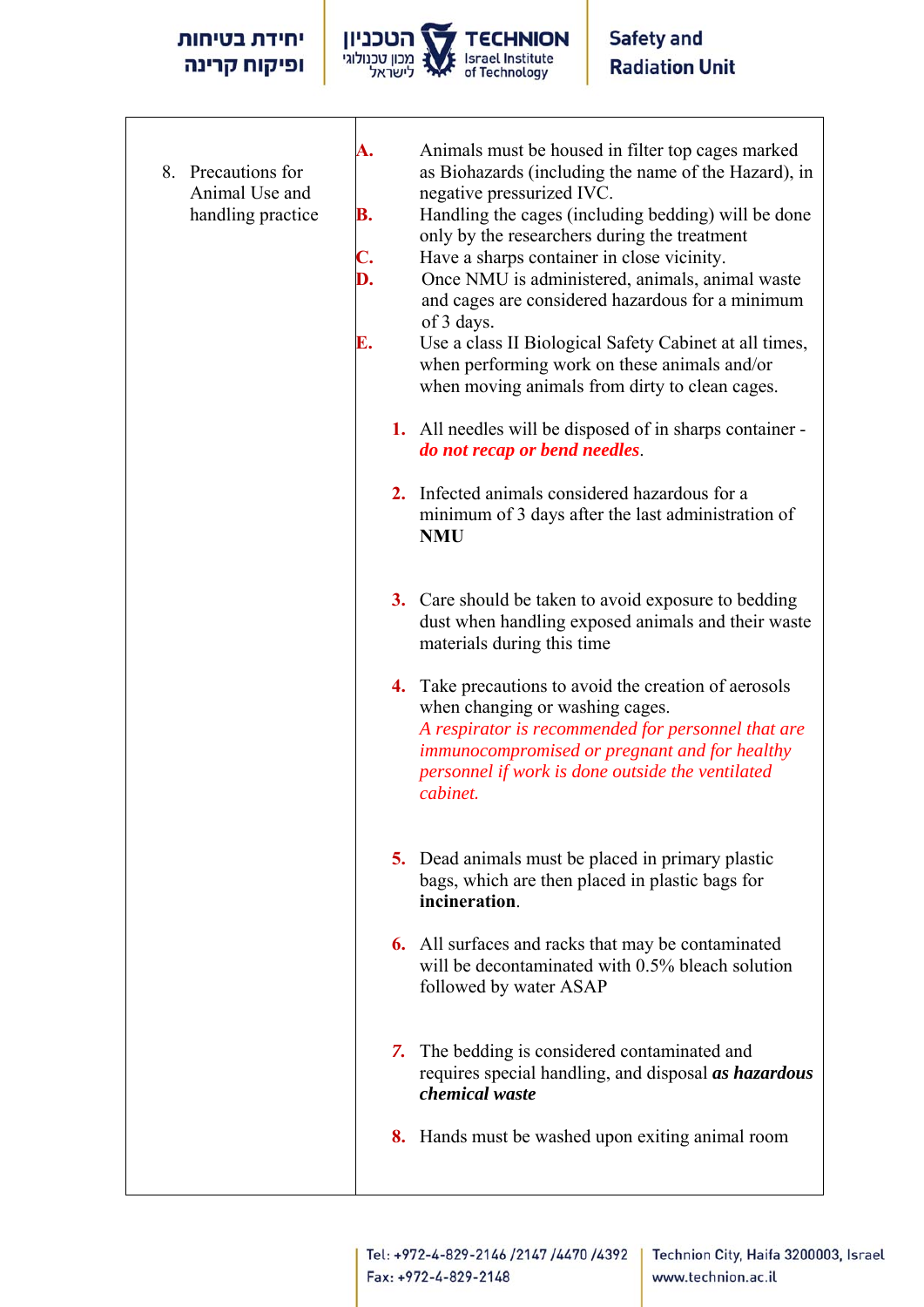

## *When changing cages use the following technique:*

- Transport the cages to a HEPA filtered dumping station that draws air away from the user (it is recommended to use a mask or fume hood).
- Transfer the animals to clean cages
- Insert the used cages in a plastic bag
- Twist the ends of full bags, and seal with tape. Label with wide tape or other type of label marked "**NMU** ".
- If local ventilation controls are not available for opening cages or dumping bedding, a 3M8835 respirator and safety googles must be worn.
- All contaminated bedding will be labeled as hazardous materials and handled accordingly: incinerated or placed in chemical waste bags for disposal.
- After 3 days from the last treatment, change to a clean cage and there is no need for further special precautions to be taken regarding the animals or the cages as long as the animals have not received any more " **NMU"**
- The cages should then be put in plastic bags (marked " **N-Nitroso-N-methylurea** ") and sealed for transport to the washroom.
- In the washroom, cages should be unloaded from the bags with the appropriate PPE as mentioned above and run through the cage wash in the conventional manner. Note- cage wash personnel that meet the criteria for extra precautions above (pregnant exc.) should take extra precautions (additional PPE) when handling cages that may have "**N-Nitroso-Nmethylurea** contamination.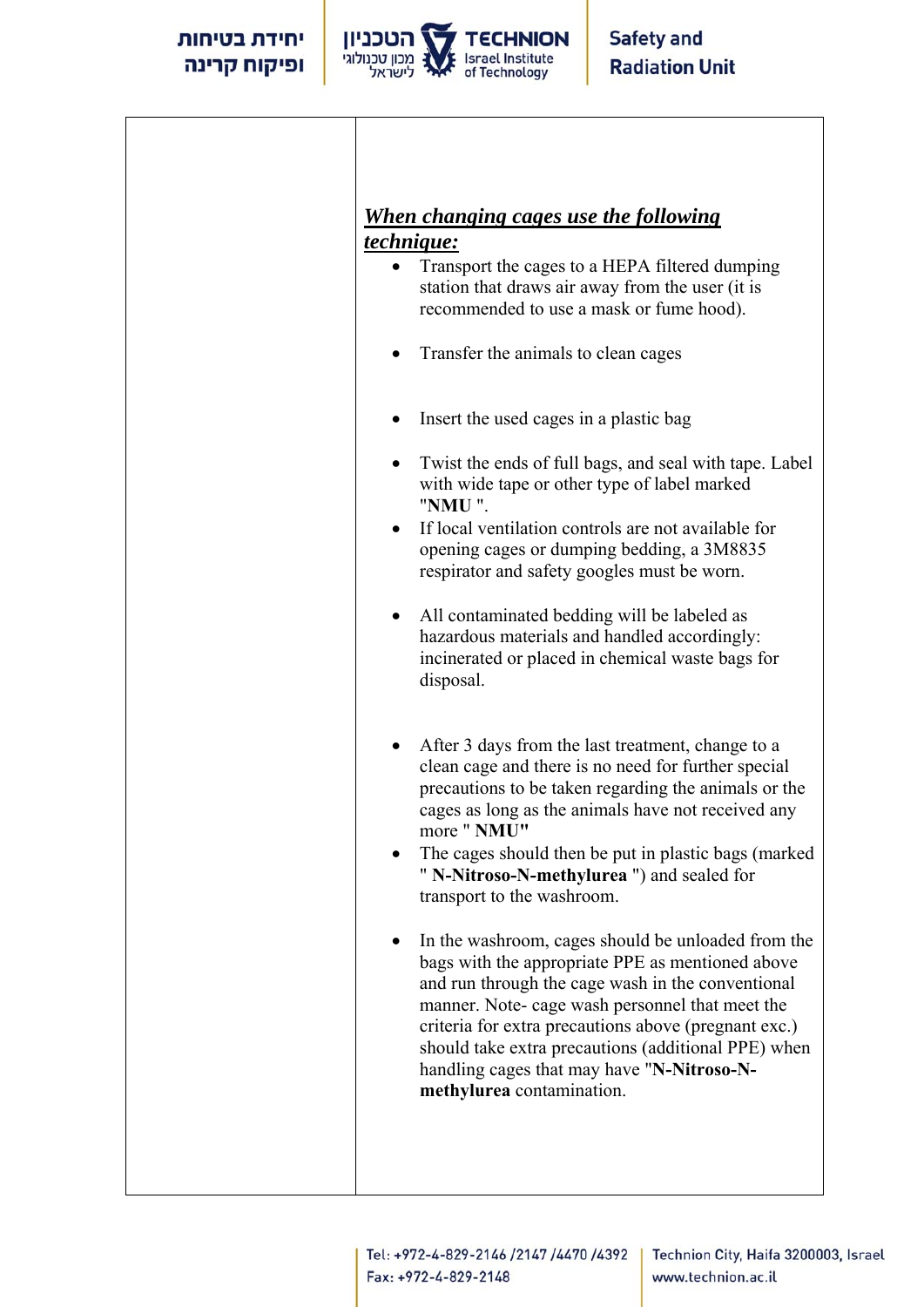$\sqrt{ }$ 



| 9. Spill and Accident<br>Procedures | Spills must be cleaned immediately by properly<br>1.<br>protected trained personnel                                                                                                                                                                                                                                                                                                                                                                                                                                                                                                                                                                                                                                                                                                                                                                                                               |
|-------------------------------------|---------------------------------------------------------------------------------------------------------------------------------------------------------------------------------------------------------------------------------------------------------------------------------------------------------------------------------------------------------------------------------------------------------------------------------------------------------------------------------------------------------------------------------------------------------------------------------------------------------------------------------------------------------------------------------------------------------------------------------------------------------------------------------------------------------------------------------------------------------------------------------------------------|
|                                     | 2. Minor Liquid Spills: should be cleaned immediately<br>by personnel wearing a gown, goggles and two pairs<br>of gloves (nitrile). Use absorbent pads to wipe<br>liquid.<br>The spill area should then be cleaned thoroughly<br>with a 0.5% sodium hypochlorite solution followed<br>by clean water. Place waste in plastic bag and then<br>in the chemical waste container.                                                                                                                                                                                                                                                                                                                                                                                                                                                                                                                     |
|                                     | 3. <i>Powder/Major Spills:</i> should be cleaned<br>immediately by personnel wearing a gown, goggles,<br>and two pairs of gloves (nitrile). For powder or<br>major liquid spills outside of a fume hood or<br>approved containment, personnel should be<br>instructed to leave the laboratory and entrance<br>should be restricted for at least 30 min. In addition to<br>the above specified PPE, a respirator and safety<br>googles, should also be worn. Contain or absorb<br>spill with vermiculite. Collect and place waste in<br>plastic bag and then in the chemical waste container.<br>The spill area should then be cleaned thoroughly<br>with a sodium hypochlorite solution followed by<br>clean water- prevent runoff into drains. Place waste<br>in a plastic bag and then in the chemical waste<br>container.<br>Prevent, by all means available, spillage from<br>entering drains |
|                                     | 4. Exposure:<br><i>In case of skin contact</i> , wash the affected area with<br>soap and water for at least 15 minutes.                                                                                                                                                                                                                                                                                                                                                                                                                                                                                                                                                                                                                                                                                                                                                                           |
|                                     | • For eye exposure, flush with water for at least<br>15 minutes.                                                                                                                                                                                                                                                                                                                                                                                                                                                                                                                                                                                                                                                                                                                                                                                                                                  |
|                                     | In any case<br><b>Consult with Medical doctor in ER</b>                                                                                                                                                                                                                                                                                                                                                                                                                                                                                                                                                                                                                                                                                                                                                                                                                                           |
|                                     | <b>Report incident to supervisor</b>                                                                                                                                                                                                                                                                                                                                                                                                                                                                                                                                                                                                                                                                                                                                                                                                                                                              |
|                                     | Report the accident/injury to the Safety Unit<br>Tel: 2146/7.                                                                                                                                                                                                                                                                                                                                                                                                                                                                                                                                                                                                                                                                                                                                                                                                                                     |